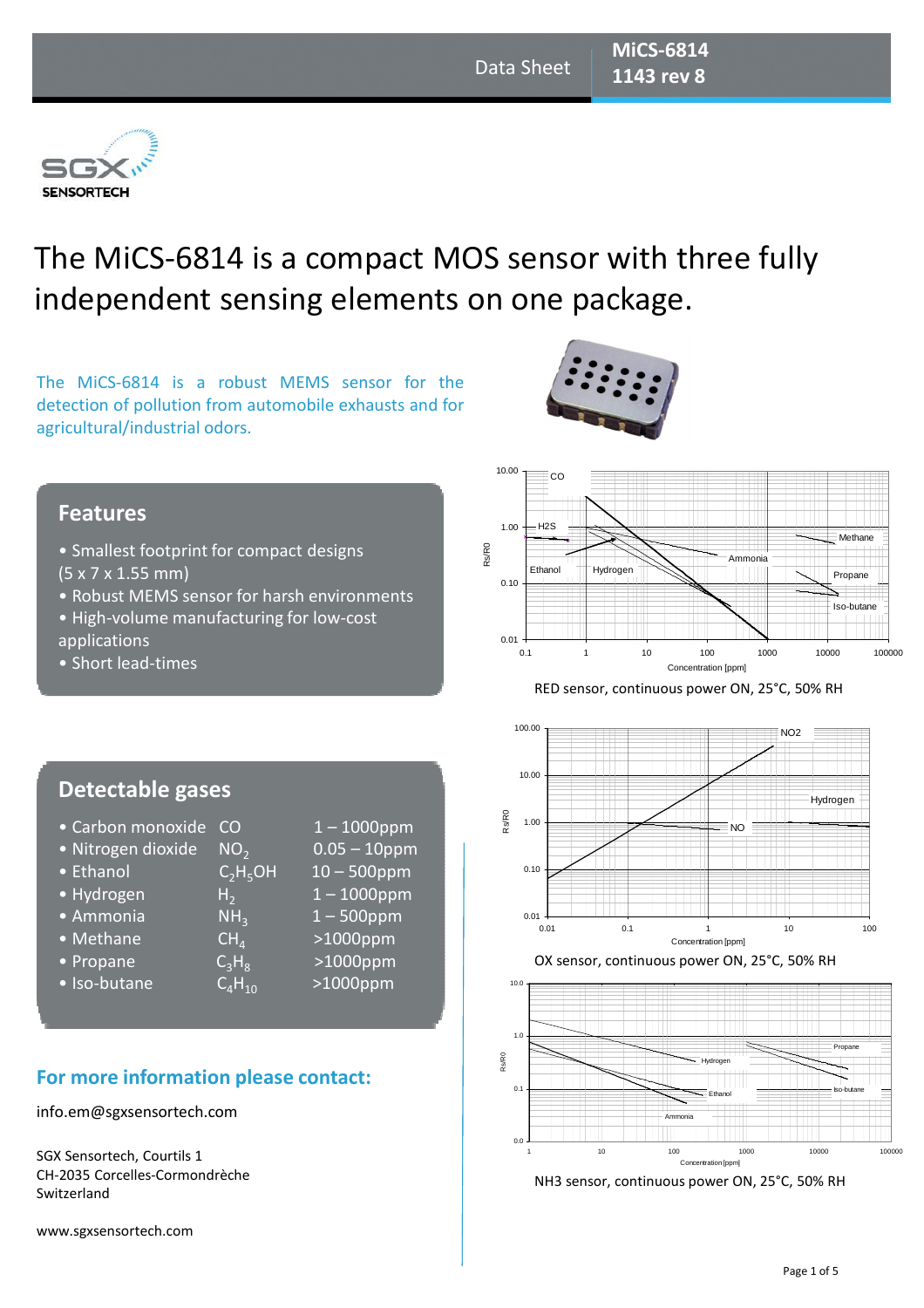# **Performance RED sensor**

| <b>Characteristic</b><br><b>RED sensor</b> | <b>Symbol</b>   | <b>Typ</b> | <b>Min</b>   | <b>Max</b> | <b>Unit</b> |
|--------------------------------------------|-----------------|------------|--------------|------------|-------------|
| Sensing resistance in air (see note 1)     | $R_{0}$         | $\sim$     | 100          | 1500       | $k\Omega$   |
| Typical CO detection range                 | FS.             |            | $\mathbf{1}$ | 1000       | ppm         |
| Sensitivity factor (see note 2)            | ၁ <sub>60</sub> | <b>COL</b> | 1.2          | 50         | -           |

### **Performance OX sensor**

| <b>Characteristic</b><br><b>OX sensor</b> | <b>Symbol</b> | <b>Typ</b> | <b>Min</b>           | <b>Max</b> | <b>Unit</b> |
|-------------------------------------------|---------------|------------|----------------------|------------|-------------|
| Sensing resistance in air (see note 1)    | $R_{0}$       | -          | 0.8                  | 20         | $k\Omega$   |
| Typical NO <sub>2</sub> detection range   | <b>FS</b>     |            | 0.05                 | 10         | ppm         |
| Sensitivity factor (see note 3)           | э.            | -          | $\mathbf{D}_{\perp}$ | $\sim$     |             |

# **Performance NH3 sensor**

| <b>Characteristic</b><br><b>OX sensor</b> | <b>Symbol</b> | <b>Typ</b> | <b>Min</b> | <b>Max</b> | <b>Unit</b> |
|-------------------------------------------|---------------|------------|------------|------------|-------------|
| Sensing resistance in air (see note 1)    | $R_{0}$       | -          | 10         | 1500       | $k\Omega$   |
| Typical NH <sub>3</sub> detection range   | <b>FS</b>     |            |            | 300        | ppm         |
| Sensitivity factor (see note 4)           | $S_{R}$       | -          | 1.5        | 15         |             |

Notes:

- 1. Sensing resistance in air  $R_0$  is measured under controlled ambient conditions, i.e. synthetic air at 23 ±5°C and 50 ± 10% RH for RED sensor and synthetic air at 23 ±5°C and ≤ 5% RH for OX sensor. Sampling test.
- 2. Sensitivity factor is defined as Rs in air divided by Rs at 60 ppm CO. Test conditions are 23  $\pm$  5°C and 50 ± 10% RH. Indicative values only. Sampling test.
- 3. Sensitivity factor is defined as Rs at 0.25 ppm NO<sub>2</sub>, divided by Rs in air. Test conditions are 23  $\pm$  5°C and ≤ 5% RH . Indicative values only. Sampling test.
- 4. Sensitivity factor is defined as Rs in air divided by Rs at 1 ppm of NH<sub>3</sub>. Test conditions are 23  $\pm$  5°C and 50 ± 10% RH. Indicative values only. Sampling test.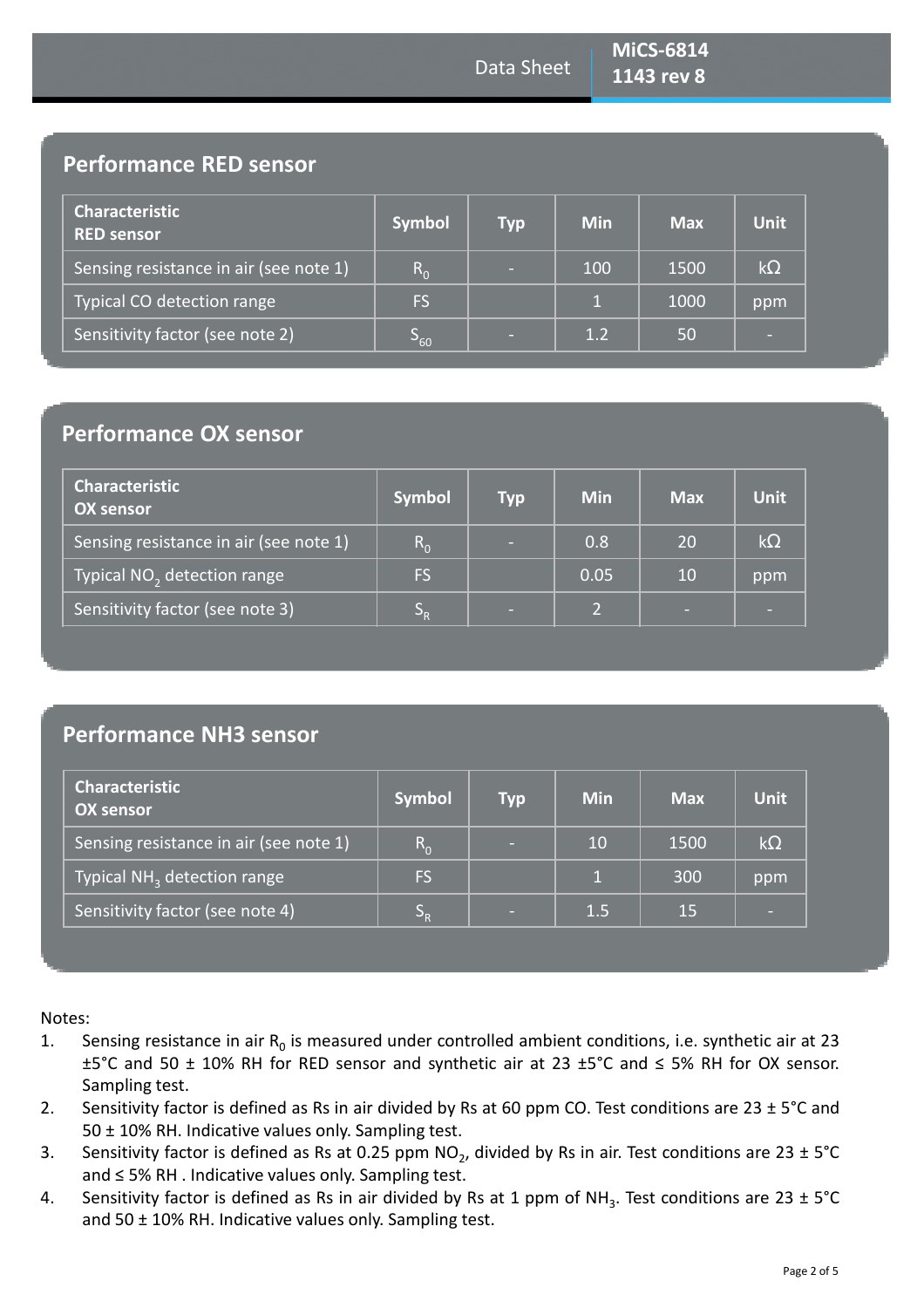Data Sheet

**MiCS-6814 1143 rev 8** 



MiCS-6814 with recommended supply circuit (top view)

R1 is 130 Ohms, R2 is 820 Ohms and R3 is 27 Ohms. These resistors are necessary to obtain the right temperatures on the three independent heaters while using a single 5 V power supply. The resulting voltages are typically VhRED = 2.4 V, VhOX =  $1.7$  V and VhNH3 =  $2.2$  V.



MiCS-6814 with measurement circuit (top view)

The example above shows the principle to read a resistance between 1 kOhms and 2MOhms with a 8bit A/D converter. Depending on the application and on the precision of the A/D converter, a single load resistor of 56 kOhms may be sufficient. Rload must be 820 Ohms at the lowest in order not to damage the sensitive layer.

| <b>Parameter</b><br>RED sensor/OX sensor/NH3 sensor | <b>Symbol</b>             | <b>Typ</b>  | <b>Min</b> | <b>Max</b> | <b>Unit</b>    |
|-----------------------------------------------------|---------------------------|-------------|------------|------------|----------------|
| Heating power                                       | $P_H$                     | 76/43/66    | 71/30/60   | 81/50/73   | mW             |
| Heating voltage                                     | $\mathsf{V}_{\mathsf{H}}$ | 2.4/1.7/2.2 |            | ٠          | $\overline{V}$ |
| Heating current                                     | ŀн                        | 32/26/30    | -          | $\sim$     | mA             |
| Heating resistance<br>at nominal power              | $\mathsf{R}_{\mathsf{H}}$ | 74/66/72    | 66/59/64   | 82/73/80   | $\Omega$       |

| <b>Rating</b>                             | <b>Symbol</b>  | Value / Range  | <b>Unit</b>  |
|-------------------------------------------|----------------|----------------|--------------|
| Maximum heater power dissipation          | P <sub>H</sub> | 88             | mW           |
| Maximum sensitive layer power dissipation | <b>Ps</b>      | $\overline{8}$ | mW           |
| Voltage supplyHeating current             | Vsupply        | $4.9 - 5.1$    | $\vee$       |
| Relative humidity range                   | R <sub>H</sub> | $5 - 95$       | %RH          |
| Ambient operating temperature             | Tamb           | $-30 - 85$     | $^{\circ}$ C |
| Storage temperature range                 | <b>Tsto</b>    | $-40 - 120$    | $^{\circ}$ C |
| Storage humidity range                    | <b>RHsto</b>   | $5 - 95$       | %RH          |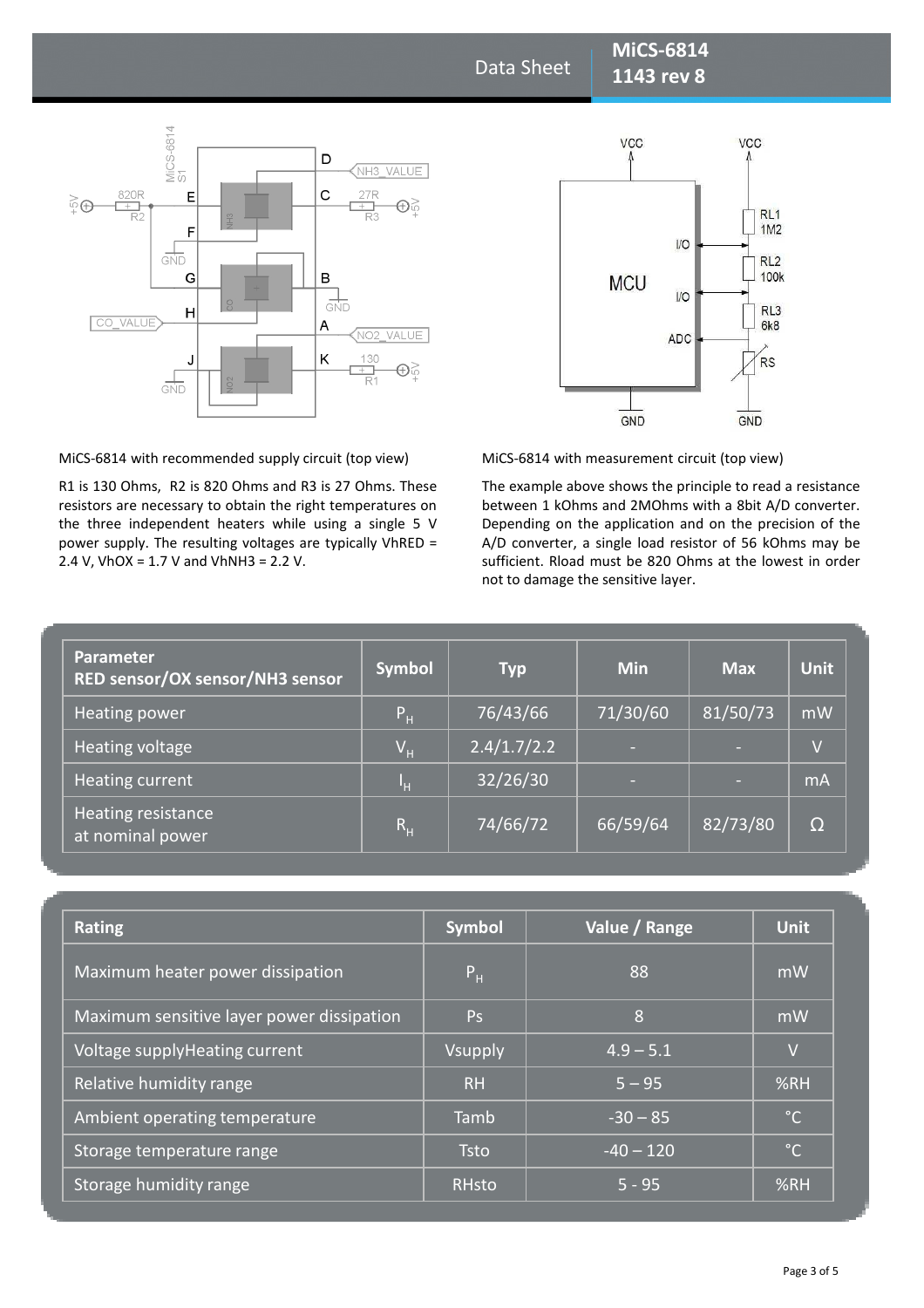

# **Package outline dimensions**

The package is compatible with SMD assembly process.

| Pin          | <b>Connection</b>               |
|--------------|---------------------------------|
| A            | Rs <sub>2</sub>                 |
| B            | Rh1 RED, Rs1 RED                |
| $\mathsf{C}$ | Rh1 $NH3$                       |
| D            | Rs1 NH <sub>3</sub>             |
| E            | Rh <sub>2</sub> NH <sub>3</sub> |
| F            | Rs2NH <sub>3</sub>              |
| G            | Rh <sub>2</sub> RED             |
| H            | <b>Rs2 RED</b>                  |
| J            | Rh1 OX, Rs1 OX                  |
| K            | Rh <sub>2</sub> OX              |



MiCS-6814 configuration (bottom view)

#### **Sensor configuration**

The silicon gas sensor structure consists of an accurately micro machined diaphragm with an embedded heating resistor and the sensing layer on top.

The MiCS-6814 includes three sensor chips with independent heaters and sensitive layers. One sensor chip detects oxidising gases (OX) , the other sensor detects reducing gases (RED) and the other detects NH<sub>3</sub>. The internal connections are shown above.